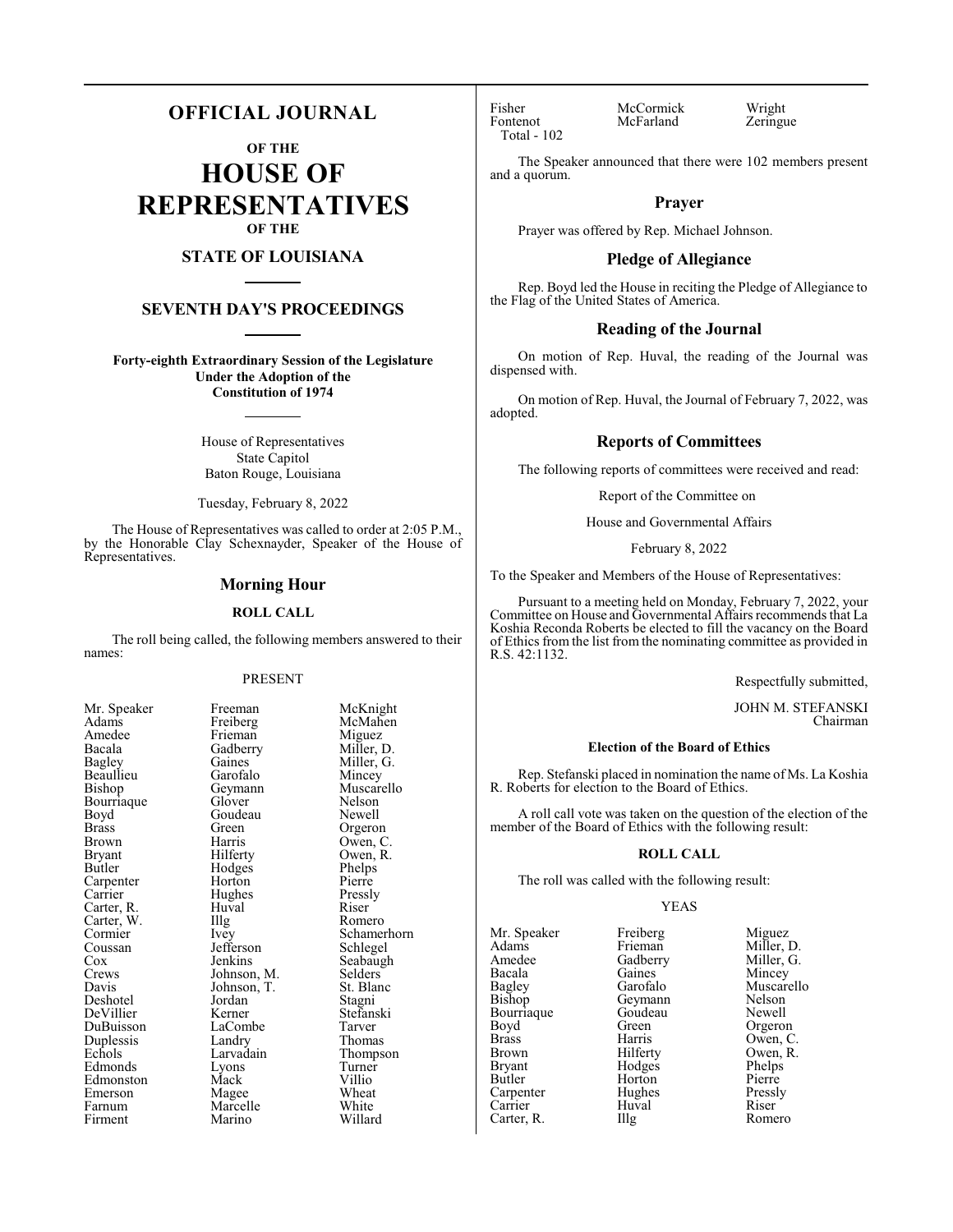## Page 2 HOUSE

7th Day's Proceedings - February 8, 2022

| Carter, W.<br>Cormier<br>Coussan<br>Cox<br>Crews<br>Davis<br>Deshotel<br>DeVillier<br>DuBuisson<br>Duplessis<br>Echols<br>Edmonds<br>Edmonston<br>Emerson<br>Farnum<br>Firment<br>Fisher<br>Fontenot<br>Freeman<br>Total - 100<br>$Total - 0$ | <i>lvey</i><br>Jefferson<br>Jenkins<br>Johnson, M.<br>Johnson, T.<br>Jordan<br>Kerner<br>LaCombe<br>Landry<br>Larvadain<br>Lyons<br>Mack<br>Magee<br>Marcelle<br>Marino<br>McCormick<br>McFarland<br>McKnight<br>McMahen<br><b>NAYS</b> | Schamerhorn<br>Schlegel<br>Seabaugh<br>Selders<br>St. Blanc<br>Stagni<br>Stefanski<br>Tarver<br>Thomas<br>Thompson<br>Turner<br>Villio<br>Wheat<br>White<br>Willard<br>Wright<br>Zeringue |
|-----------------------------------------------------------------------------------------------------------------------------------------------------------------------------------------------------------------------------------------------|-----------------------------------------------------------------------------------------------------------------------------------------------------------------------------------------------------------------------------------------|-------------------------------------------------------------------------------------------------------------------------------------------------------------------------------------------|
|                                                                                                                                                                                                                                               | <b>ABSENT</b>                                                                                                                                                                                                                           |                                                                                                                                                                                           |
| Beaullieu<br>Glover                                                                                                                                                                                                                           | Hollis<br>Moore                                                                                                                                                                                                                         |                                                                                                                                                                                           |

Total - 4

The Speaker declared, having received a majority of the votes, Ms. La Koshia R. Roberts elected as a member of the Board of Ethics.

Report of the Committee on

House and Governmental Affairs

February 8, 2022

To the Speaker and Members of the House of Representatives:

Pursuant to a meeting held on Monday, February 7, 2022, your Committee on House and Governmental Affairs recommends that Robert Warren Grand be elected to fill the vacancy on the Board of Ethics from the list from the nominating committee as provided in R.S. 42:1132.

Respectfully submitted,

JOHN M. STEFANSKI Chairman

#### **Election of the Board of Ethics**

Rep. Stefanski placed in nomination the name of Mr. Robert Warren Grand for election to the Board of Ethics.

A roll call vote was taken on the question of the election of the member of the Board of Ethics with the following result:

#### **ROLL CALL**

The roll was called with the following result:

#### YEAS

Mr. Speaker Freeman Miller, D.<br>Adams Freiberg Miller, G. Adams Freiberg Miller, G.<br>Amedee Frieman Mincey Amedee Frieman<br>Bacala Gadberry Bacala Gadberry Muscarello Bagley Garofalo Nelson<br>Bishop Geymann Newell

Geymann

| Bourriaque    | Goudeau       | Orgeron     |
|---------------|---------------|-------------|
| Boyd          | Green         | Owen, C.    |
| <b>Brass</b>  | Harris        | Owen, R.    |
| Brown         | Hilferty      | Phelps      |
| <b>Bryant</b> | Hodges        | Pierre      |
| Butler        | Horton        | Pressly     |
| Carpenter     | Hughes        | Riser       |
| Carrier       | Huval         | Romero      |
| Carter, R.    | Illg          | Schamerhorn |
| Carter, W.    | Ivey          | Schlegel    |
| Cormier       | Jefferson     | Seabaugh    |
| Coussan       | Jenkins       | Selders     |
| Cox           | Johnson, M.   | St. Blanc   |
| Crews         | Johnson, T.   | Stagni      |
| Davis         | Kerner        | Stefanski   |
| Deshotel      | LaCombe       | Tarver      |
| DeVillier     | Landry        | Thomas      |
| DuBuisson     | Lyons         | Thompson    |
| Duplessis     | Mack          | Turner      |
| Echols        | Magee         | Villio      |
| Edmonds       | Marcelle      | Wheat       |
| Edmonston     | Marino        | White       |
| Emerson       | McCormick     | Willard     |
| Farnum        | McFarland     | Wright      |
| Firment       | McKnight      | Zeringue    |
| Fisher        | McMahen       |             |
| Fontenot      | Miguez        |             |
| Total - 97    |               |             |
|               | <b>NAYS</b>   |             |
| Total - 0     |               |             |
|               | <b>ABSENT</b> |             |

### ABSENT

| Beaullieu | Hollis    | Moore |
|-----------|-----------|-------|
| Gaines    | Jordan    |       |
| Glover    | Larvadain |       |
| Total - 7 |           |       |

The Speaker declared, having received a majority of the votes, Mr. Robert Warren Grand elected as a member of the Board of Ethics.

#### **Speaker Pro Tempore Magee in the Chair**

#### **House Bills and Joint Resolutions on Second Reading to be Referred**

The following House Bills and Joint Resolutions on second reading to be referred to committees were taken up, read, and referred to committees, as follows:

#### **HOUSE BILL NO. 16—**

BY REPRESENTATIVE GADBERRY AN ACT

To enact R.S. 24:35.3 and to repeal R.S. 24:35.2, relative to redistricting; to provide for the election districts for the House of Representatives of the Legislature of Louisiana; to provide for effectiveness; and to provide for related matters.

Read by title.

Under the rules, the above bill was referred to the Committee on House and Governmental Affairs.

#### **HOUSE BILL NO. 17—**

#### BY REPRESENTATIVE WILFORD CARTER AN ACT

To enact R.S. 13:101.2 and 101.3 and to repeal R.S. 13:101, 101.1, and 312.4, relative to the supreme court; to provide relative to redistricting supreme court justice districts; to provide for the filling of vacancies; to eliminate statutory provisions for a temporary additional judgeship for the Court of Appeal for the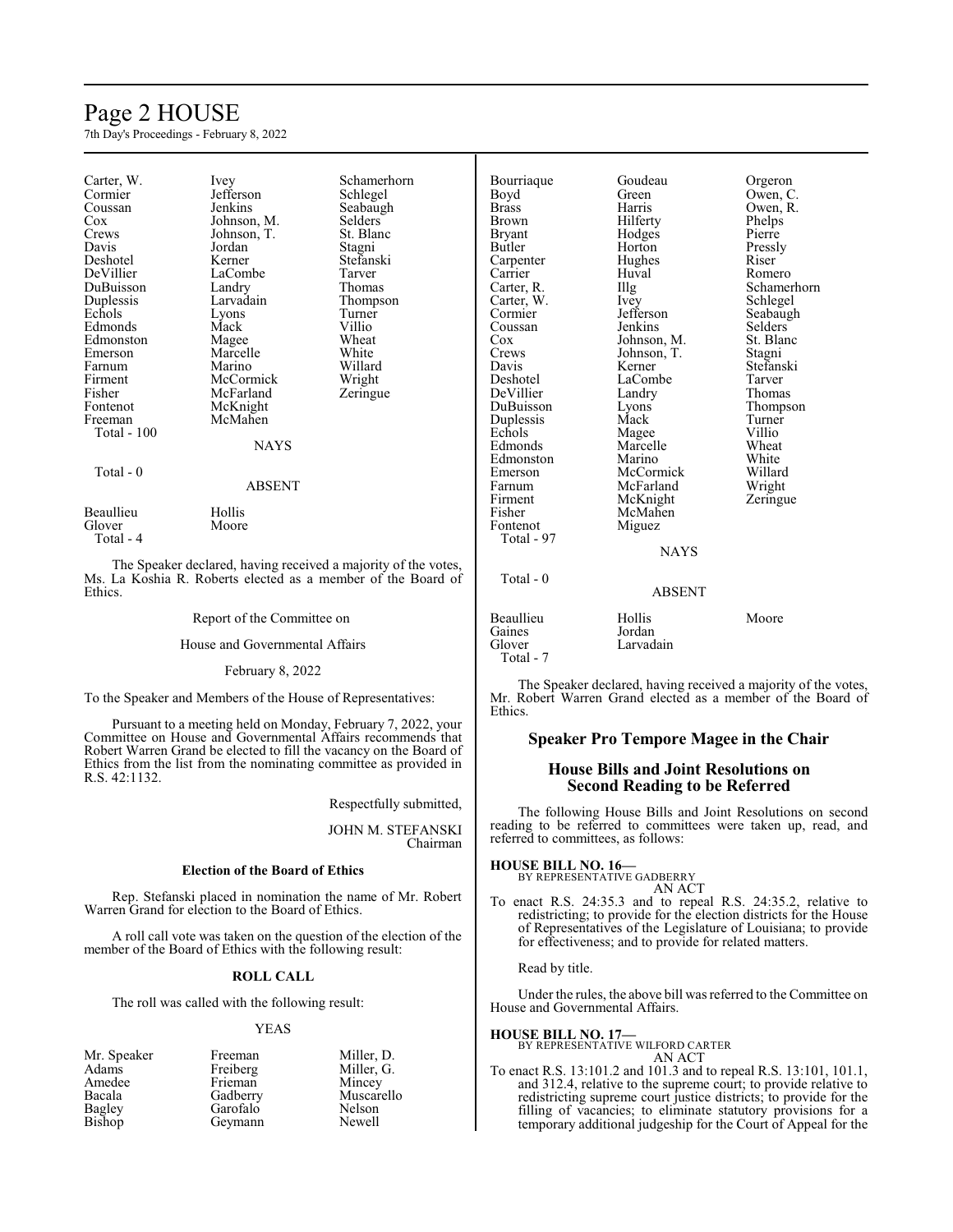## Page 3 HOUSE

7th Day's Proceedings - February 8, 2022

Fourth Circuit and such judge's appointment to the supreme court; and to provide for related matters.

Read by title.

Under the rules, the above bill was referred to the Committee on House and Governmental Affairs.

#### **HOUSE BILL NO. 18—**

BY REPRESENTATIVE WILFORD CARTER AN ACT

To enact R.S. 13:101.2 and 101.3 and to repeal R.S. 13:101, 101.1, and 312.4, relative to the supreme court; to provide relative to redistricting supreme court justice districts; to provide for the filling of vacancies; to eliminate statutory provisions for a temporary additional judgeship for the Court of Appeal for the Fourth Circuit and such judge's appointment to the supreme court; and to provide for related matters.

Read by title.

Under the rules, the above bill was referred to the Committee on House and Governmental Affairs.

#### **HOUSE BILL NO. 19—**

BY REPRESENTATIVE GADBERRY AN ACT

To enact R.S. 18:1276 and to repeal R.S. 18:1276.1, relative to congressional districts; to provide for the redistricting of Louisiana's congressional districts; to provide with respect to positions and offices, other than congressional, which are based upon congressional districts; to provide for the effectiveness; and to provide for related matters.

Read by title.

Under the rules, the above bill was referred to the Committee on House and Governmental Affairs.

#### **HOUSE BILL NO. 20—**

BY REPRESENTATIVE WILFORD CARTER AN ACT

To enact R.S. 13:101.2 and 101.3 and to repeal R.S. 13:101, 101.1, and 312.4, relative to the supreme court; to provide relative to redistricting supreme court justice districts; to provide for the filling of vacancies; to eliminate statutory provisions for a temporary additional judgeship for the Court of Appeal for the Fourth Circuit and such judge's appointment to the supreme court; and to provide for related matters.

Read by title.

Under the rules, the above bill was referred to the Committee on House and Governmental Affairs.

#### **House Bills and Joint Resolutions on Third Reading and Final Passage**

The following House Bills and Joint Resolutions on third reading and final passage were taken up and acted upon as follows:

#### **HOUSE BILL NO. 1—**

BY REPRESENTATIVES SCHEXNAYDER, BEAULLIEU, WILFORD<br>CARTER, DESHOTEL, FARNUM, HODGES, HORTON, MAGEE, AND<br>STEFANSKI

AN ACT To enact R.S. 18:1276 and to repeal R.S. 18:1276.1, relative to congressional districts; to provide for the redistricting of Louisiana's congressional districts; to provide with respect to positions and offices, other than congressional, which are based upon congressional districts; to provide for the effectiveness; and to provide for related matters.

Read by title.

#### **Motion**

On motion of Rep. Schexnayder, the bill was returned to the calendar.

#### **Notice of Intention to Call**

Pursuant to House Rule No. 8.20(A), Rep. Schexnayder gave notice of his intention to call House Bill No. 1 from the calendar on Wednesday, February 9, 2022.

#### **HOUSE BILL NO. 2—**

BY REPRESENTATIVE STEFANSKI AN ACT

To enact R.S. 45:1161.4 and to repeal R.S. 45:1161.5, relative to redistricting; to provide for election districts for the Public Service Commission; to provide for election of commissioners; to provide for effectiveness; and to provide for related matters.

Read by title.

Rep. Stefanski moved the final passage of the bill.

#### **ROLL CALL**

The roll was called with the following result:

#### YEAS

| Mr. Speaker           | Freeman           | McMahen     |
|-----------------------|-------------------|-------------|
| Adams                 | Freiberg          | Miguez      |
| Amedee                | Frieman           | Miller, D.  |
| Bacala                | Gadberry          | Miller, G.  |
| <b>Bagley</b>         | Gaines            | Mincey      |
| Beaullieu             | Garofalo          | Muscarello  |
| Bishop                | Geymann           | Nelson      |
| Bourriaque            | Goudeau           | Newell      |
| Boyd                  | Green             | Orgeron     |
| <b>Brass</b>          | Harris            | Owen, C.    |
| <b>Brown</b>          | Hilferty          | Owen, R.    |
| <b>Bryant</b>         | Hodges            | Phelps      |
| Butler                | Horton            | Pierre      |
|                       | Hughes            | Pressly     |
| Carpenter<br>Carrier  | Huval             | Riser       |
| Carter, R.            | Illg              | Romero      |
|                       |                   | Schamerhorn |
| Carter, W.<br>Cormier | Ivey<br>Jefferson |             |
|                       | Jenkins           | Schlegel    |
| Coussan               |                   | Seabaugh    |
| Cox                   | Johnson, M.       | Selders     |
| Crews                 | Johnson, T.       | St. Blanc   |
| Davis                 | Jordan            | Stagni      |
| Deshotel              | Kerner            | Stefanski   |
| DeVillier             | LaCombe           | Tarver      |
| DuBuisson             | Landry            | Thomas      |
| Duplessis             | Larvadain         | Thompson    |
| Echols                | Lyons             | Turner      |
| Edmonds               | Mack              | Villio      |
| Edmonston             | Magee             | Wheat       |
| Emerson               | Marcelle          | White       |
| Farnum                | Marino            | Willard     |
| Firment               | McCormick         | Wright      |
| Fisher                | McFarland         | Zeringue    |
| Fontenot              | McKnight          |             |
| Total - 101           |                   |             |
|                       | <b>NAYS</b>       |             |
| Total - 0             |                   |             |
|                       | <b>ABSENT</b>     |             |
| Glover<br>Total - 3   | Hollis            | Moore       |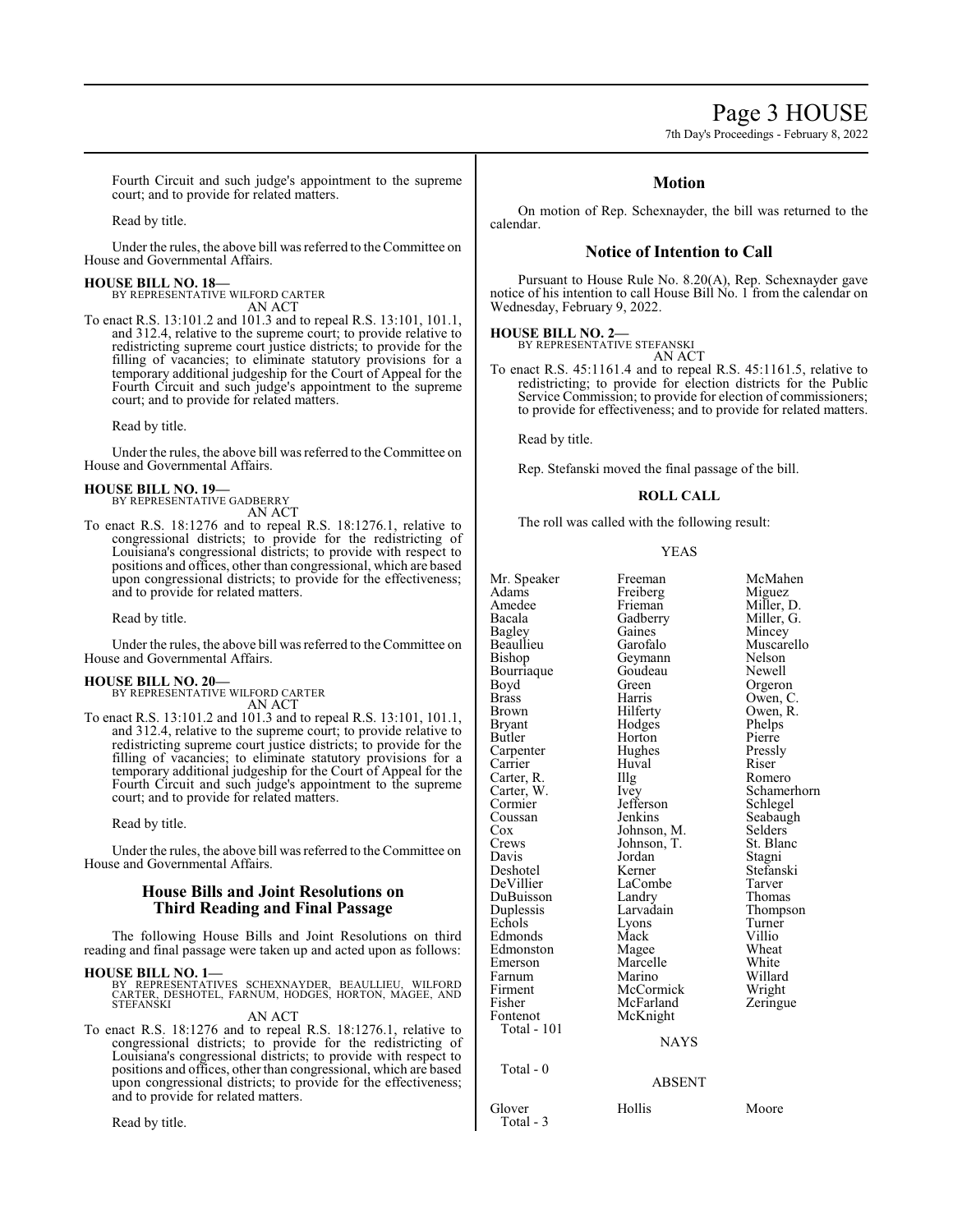## Page 4 HOUSE

7th Day's Proceedings - February 8, 2022

The Chair declared the above bill was finally passed.

The title of the above bill was read and adopted.

Rep. Stefanski moved to reconsider the vote by which the above bill was finally passed, and, on his own motion, the motion to reconsider was laid on the table.

#### **Speaker Schexnayder in the Chair**

#### **HOUSE BILL NO. 3—**

BY REPRESENTATIVES THOMAS AND GADBERRY AN ACT

To enact R.S. 17:2.2 and to repeal R.S. 17:2.1, relative to redistricting; to provide for election districts for the State Board of Elementary and SecondaryEducation; to provide for election of members; to provide for effectiveness; and to provide for related matters.

Read by title.

Rep. Wilford Carter sent up floor amendments which were read as follows:

#### **HOUSE FLOOR AMENDMENTS**

Amendments proposed by Representative Wilford Carter to Engrossed House Bill No. 3 by Representative Thomas

#### AMENDMENT NO. 1

On page 3, delete lines 23 through 28 and on page 4, delete lines 1 and 2 and insert the following:

"(4) District 4 is composed of Avoyelles Parish; Precincts 4-1, 4-2, 4-4, 5-1, 5-2, 5-3, 5-4, 6-1, 6-2, 6-3, 6-4, and 7-5 of Bienville Parish; Precincts 1-3A, 2-1, 2-2, 2-4, 2-18B, 2-18C, 2-18D, 2-18E, 2-18F, 2-18G, 2-21A, 2-21B, 2-21C, 2-21D, 2-22A, 2-22B, 2-22C, 3-1, 3-2, 3-3, 3-4, 4-1A, 4-2, 4-3A, 4-3B, 4-3C, 4-3D, 4-4A, 4-7A, 4-7B, 4-8A, 4-8B, 4-8E, 4-8G, 4-9, 4-10, 4-11A, and 4-11B of Bossier Parish; Precincts 9, 10, 11, 12, 13, 14, 16, 20, 21, 22, 48, 49, 56, 72, 75, 76, 77, 97, 101, 102, 104, 105, 107, 108, 109, 110, 112, 113, 115, 126, 127, 128, 129, 132, 133, 134, 136A, 136B, 137, 138, 139, 140, 142, 143, 144, 145, 146, 149, 151, 154, 155, 156, 157, 158, 161, 162, 163, and 165 of Caddo Parish; Caldwell Parish; Precincts 1-3, 1-4, 2-2, 3-1, 3-2, 3-3, 3-4, 4-1, 4-2, 5-1, 6-1, 6-2, 6-3, 9-1, 9-2, 9-3, and 9-4 of Catahoula Parish; Precincts 2-1, 3-1, 3-2, 3-3, 3-4, 5-3, 5-5, and 5-6 of Concordia Parish; Precincts 10, 11, 21, 28, 35, 46, 48, 49, and 51 of De Soto Parish; Franklin Parish; Grant Parish; Precincts 6, 7, 8, 8A, 9, 10, 10A, 11, and 11A of Jackson Parish; La Salle Parish; Precinct 3 of Madison Parish; Natchitoches Parish; Precincts 32, 33, 38, 39, 40, 41, 42, 43, 44, 44A, 45, 46, 48, 49, 51, 51A, 52, 52A, 53, 54, 55, 56, 56A, 57, and 58 of Ouachita Parish; Rapides Parish; Precincts 1-1, 1-2, 2-1, 2-3, 3-1, 3-2, and 3-3 of Red River Parish; Precincts 1, 2, 3, 4, 8, 23, 25, 26, 27, 28, and 30 of Richland Parish; Sabine Parish; Precincts 1-1, 1-1B, 1-2, 1-2A, 1-3, 1-3B, 1-3C, 1-3D, 1-4, 1-4A, 1-4B, 1-4C, 1-4D, 1-5, 1-5A, 1-6, 1-6A, 1-6B, 1-7, 1-7A, 1-7B, 1-8, 1-8A, 1-8C, 1-8E, 1-8F, 1-9, 2-1, 2-1A, 2-2, 2-2A, 2-3, 2-3A, 2-4, 2-4E, 3-1, 3-4, 4-1, 4-2, 4-3, 4-3C, 4-3E, 4-3F, 4-3G, 4-3J, 4-3K, 4-3L, 4-3M, 4-3N, 5-1, 5-1A, 5-2, 5-2A, 6-1, 6-2, 6-3, 6-4, 7-3, 7-4A, 8-1, 8-2, and 8-3 of Vernon Parish; and Winn Parish.

(5) District 5 is composed of Precincts 1-1, 1-2, 1-3, 1-4, 2-1, 2-2, 2-3, 2-4, 2-5, 2-6, 3-1, 3-2, 3-3, 3-4, 3-5, 3-6, 3-7, 7-1, 7-2, 7-3, and 7-4 of Bienville Parish; Precincts 1-1, 1-2, 1-3, 1-3B, 1-4, 1-5, 2-3, 2-3A, 2-5A, 2-6, 2-7, 2-8, 2-9, 2-10, 2-11, 2-11A, 2-12A, 2-12B, 2-12C, 2-13, 2-14, 2-15, 2-16, 2-17A, 2-17B, 2-19, 2-20, 2-23, 4-4B, 4-5A, 4-6A, 4-6B, 4-8C, 4-8D, and 4-11C of Bossier Parish; Precincts 1, 2, 3, 4, 5A, 5B, 6, 7, 8, 15, 17, 23, 24, 25, 26, 27, 28, 29, 30, 31, 32, 34, 35, 36, 37, 38, 39, 40, 41, 43, 44, 45, 46, 47, 50, 51, 52, 53, 54, 55, 57, 58, 59, 60, 61, 62, 63, 64, 65, 66, 67, 68, 69, 70,

71, 73, 74, 78, 79, 80, 81, 82, 83, 84, 85, 86, 87, 88, 89, 90, 91, 92, 93, 94, 95, 98, 99, 100, 103, 106, 111, 114, 122, 123, 125, 135, 160, and 166 of Caddo Parish; Precincts 1-1, 1-2, 2-1, 6-5, 7-1, 7-3, 7-5, and 8-1 of Catahoula Parish; Claiborne Parish; Precincts 1-1, 1-2, 1-3, 1-4, 4-1, 4-2, 4-3, 4-4, 5-1, 5-2, 5-2B, and 5-4 of Concordia Parish; Precincts 1, 4, 5, 6, 9, 16, 22, 23, 26, 30, 31, 32 38, 42, 44, 53, 55, 56, 59, 60, and 63 of De Soto Parish; East Carroll Parish; Precincts 1, 2, 3, 4, 5, 5A, 6A, 13, 13A, 15, 16, 17, 17A, 18, 19A, 19AI, 20, 20A, 22, 25, 25A, and 25B ofJackson Parish; Lincoln Parish; Precincts 1, 2, 4, 5, 6, 7, 8, 9, 10, 11, 12, 13, 14, 15, 16, 17, 18, 19, 20, 21, 22, 23, 24, 25, and 26 of Madison Parish; Morehouse Parish; Precincts 1, 1A, 2, 3, 4, 5, 6, 7, 8, 9, 9A, 10, 11, 12, 13, 14, 15, 16, 17, 18, 19, 20, 21, 22, 23, 24, 25, 26, 27, 27A, 28, 29, 30, 31, 34, 35, 36, 37, 47, 50, 59, 60, 61, 62, 63, 64, 65, 65A, 66, 67, 68, 69, 70, 71, 72, 73, 74, 75, 76, 77, 78, and 79 of Ouachita Parish; Precincts 4-1, 4-2, 4-3, 4-5, 5-1, 5-2, 6-1, 6-2, 7-1, 7-2, and 7-3 of Red River Parish; Precincts 10, 11, 12, 12A, 13, 17, 18, 31, 32, 33, 34, and 35 of Richland Parish; Tensas Parish; Union Parish; Webster Parish; and West Carroll Parish.'

#### AMENDMENT NO. 2

On page 4, delete lines 19 through 27, and insert the following:

"(7) District 7 is composed of Acadia Parish; Allen Parish; Beauregard Parish; Calcasieu Parish; Cameron Parish; Jefferson Davis Parish; Precincts 1, 2, 3, 6, 8, 12, 26, 27, 28, 29, 30, 31, 32, 33, 34, 35, 36, 37, 38, 39, 40, 41, 42, 43, 44, 45, 46, 47, 48, 49, 65, 66, 67, 69, 70, 71, 72, 73, 74, 75, 76, 77, 78, 79, 80, 81, 82, 83, 84, 85, 86, 87, 88, 89, 90, 91, 92, 93, 94, 95, 96, 97, 98, 99, 100, 101, 102, 103, 104, 105, 106, 107, 108, 109, 110, 111, 114, 115, 116, 117, 118, 119, 120, 121, 122, 123, 124, 125, 126, 127, and 128 of Lafayette Parish; Precincts 41, 42, and 43 of St. Landry Parish; Precincts 1, 2, 5A, 6, 7A-1, 7B, 8B, 9, 10A, 11, 12, 14, 18, 19A, 19B, 20A-2, 20B-1, 24, 25, 25A, and 26 of Vermilion Parish; and Precincts 3-2, 3-3, 3-5, 4-3A, 7-1, 7-2, 7-2A, 7-4, 7-5, 7-5A, and 7-5C of Vernon Parish."

Rep. Wilford Carter moved the adoption of the amendments.

Rep. Thomas objected.

By a vote of 31 yeas and 70 nays, the amendments were rejected.

Rep. LaCombe sent up floor amendments which were read as follows:

#### **HOUSE FLOOR AMENDMENTS**

Amendments proposed by Representative LaCombe to Engrossed House Bill No. 3 by Representative Thomas

#### AMENDMENT NO. 1

On page 3, delete lines 11 through 22 and insert the following:

(3) District 3 is composed of Precincts 2-3, 2-4, 3-1, 3-2, 5-2 5-3, 7-2, 7-3, 8-1, and 9-1 of Assumption Parish; Iberia Parish; Precincts 4, 5, 25, 26, and 27 of Iberville Parish; Precincts 192, 193A, 193B, 194B, 198, 199, 203, 226, 227, 228, 229, 230, 231, 234, 235, 236, 237, 238A, 238B, 246, 247, 248, 3-G, 5-G, 8-G, 9-G, 10-G, 11-G, 12-G, 13-G, 1-GI, and 1-L of Jefferson Parish; Lafourche Parish; Plaquemines Parish; St. Bernard Parish; Precincts 7, 7A, 13, 14, 15, 16, 17, 29, 30, 31, 39, and 40 of St. Landry Parish; Precincts 1, 2, 3, 4, 5, 6, 7, 8, 9, 10, 11, 12, 13, 14, 15, 16, 20, 21, 22, 24, 25, 27, 28, and 29 of St. Martin Parish; St. Mary Parish; Terrebonne Parish; and Precincts 16, 19A-1, 21, 21A, 23, 26A, 28, 29, 32B, 34, 34A, 35, 36A-1, 37, 38, 39, 40, 41, 42A, 42B, 44, 45A, 46A, 46B-1, 46B-2, 46B-3, 46B-4, 49B-1, 49B-2, 50A, 51, 53, 57A, and 57B of Vermilion Parish."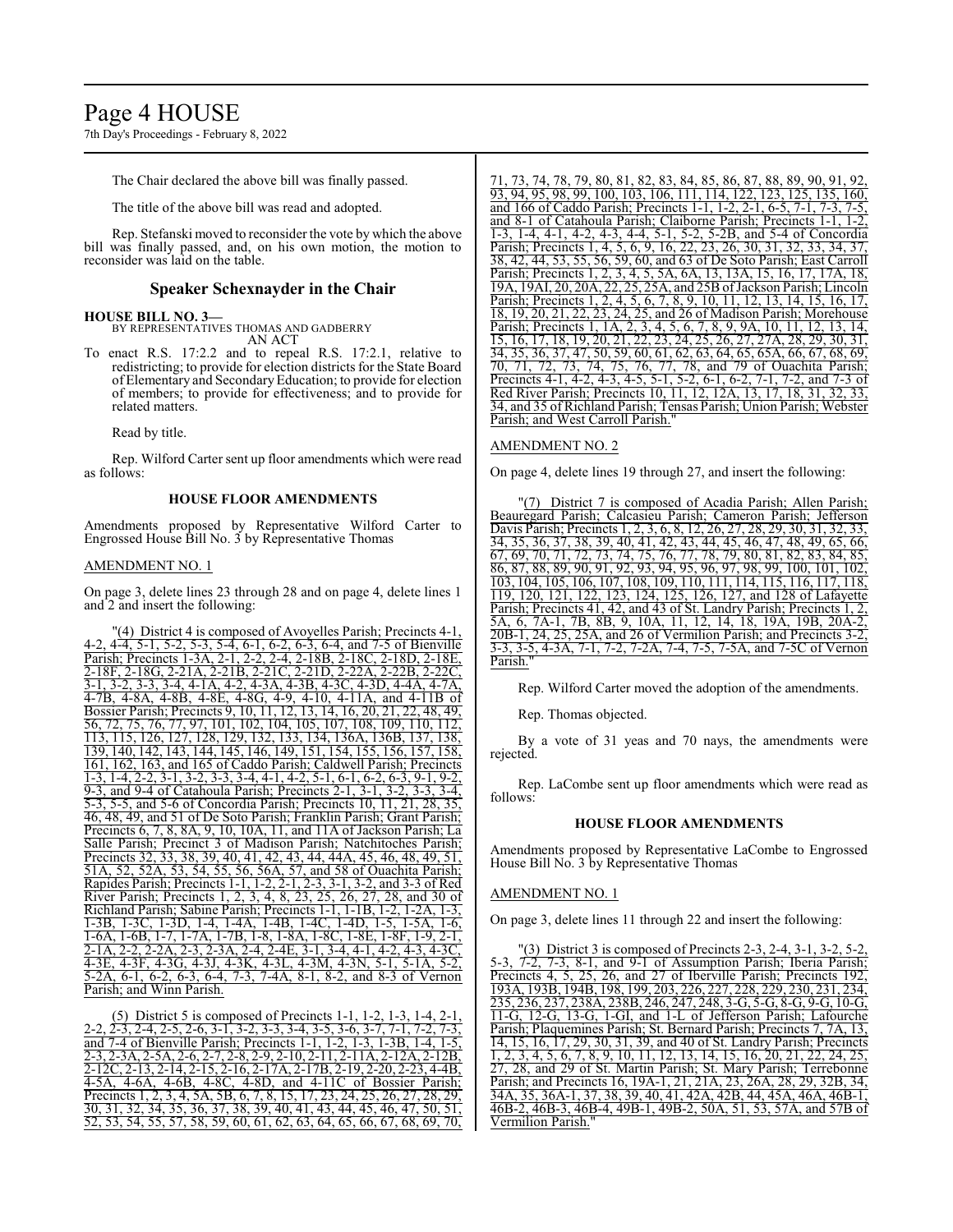#### AMENDMENT NO. 2

On page 4, delete lines 28 and 29 and on page 5, delete lines 1 through 18 and insert the following:

"(8) District 8 is composed of Precincts 28, 30, 36, 37, 39, 42, 44, 45, 47, 48, 50, 51, 52, 53, 54, 55, 57, and 65 of Ascension Parish; Precincts 1-1, 1-2, 1-3, 1-4, 1-5, 1-6, 1-10, 1-11, 1-13, 1-14, 1-15, 1-16, 1-17, 1-18, 1-19, 1-20, 1-21, 1-22, 1-23, 1-24, 1-25, 1-26, 1-27, 1-28, 1-29, 1-30, 1-31, 1-32, 1-36, 1-37, 1-38, 1-45, 1-50, 1-51, 1-54, 1-58, 1-59, 1-61, 1-62, 1-63, 1-66, 1-67, 1-68, 1-70, 1-71, 1-73, 1-77, 1-78, 1-81, 1-82, 1-83, 1-84, 1-85, 1-86, 1-87, 1-88, 1-91, 1-92, 1-93, 1-94, 1-95, 1-97, 1-100, 1-101, 1-102, 1-104, 1-107, 2-1, 2-2, 2-3, 2-4, 2-5, 2-9, 2-10, 2-11, 2-12, 2-13, 2-14, 2-15, 2-16, 2-17, 2-19, 2-20, 2-22, 2-23, 2-24, 2-25, 2-27, 2-28, 2-30, 2-31, 2-32, 2-37, 3-5, 3-8, 3-12, 3-20, 3-23, 3-24, 3-44, 3-50, 3-54, 3-55, 3-57, 3-65, and 3-69 of East Baton Rouge Parish; East Feliciana Parish; Evangeline Parish; Precincts 1, 3, 6, 7, 9, 10, 11, 12, 13, 13C, 14, 14A, 15, 15B, 16, 17, 18, 19, 20, 21, 22, 23, 24, 28, 29, 31, and 32 of Iberville Parish; Precincts 4, 5, 7, 9, 10, 11, 13, 14, 15, 16, 17, 18, 19, 20, 21, 22, 23, 24, 25, 51, 52, 53, 54, 55, 56, 57, 58, 59, 60, 61, 62, 63, 64, 112, and 113 of Lafayette Parish; Pointe Coupee Parish; St. Helena Parish; Precincts 1, 2, 3, 4, 5, 6, 8, 9, 10, 11, 12, 18, 19, 20, 21, 22, 23, 24, 25, 26, 27, 28, 32, 33, 34, 35, 36, 37, 38, 44, 45, 46, 47, 48, 49, 50, 51, and 52 of St. Landry Parish; Precincts 17, 18, 19, 23, and 26 of St. Martin Parish; Precincts 1, 2, 6, 11, 15, 16, 17, 18, 26, 101, 102, 104, 104A, 105, 106, 106A, 107, 108, 109, 110, 111A, and 115B of Tangipahoa Parish; Washington Parish; West Baton Rouge Parish; and West Feliciana Parish."

On motion of Rep. LaCombe, the amendments were adopted.

Rep. Jefferson sent up floor amendments which were read as follows:

#### **HOUSE FLOOR AMENDMENTS**

Amendments proposed by Representatives Jefferson, Duplessis, and Jenkins to Engrossed House Bill No. 3 by Representative Thomas

#### AMENDMENT NO. 1

On page 1, delete lines 13 through 20 and delete pages 2, 3, and 4, and on page 5, delete lines 1 through 18 and insert the following:

 $(1)$  District 1 is composed of Precincts 1, 2, 3, 4, 5, 7, 8, 9, 10, 11, 12, 13, 14, 15, 16, 17, 18, 19, 20, 21, 22, 23, 24, 25, 26, 27, 28, 29, 30, 31, 32, 33, 34, 35, 36, 37, 38, 39, 40, 41, 42, 43, 44, 45, 46, 51, 52, 53, 54, 55, 56, 58, 59, 60, 61, 62, 63, 64, 65, 66, 67, 68, 69, 70, 71, 72, 73, 74, 75, 76, 77, 78, 79, 80, 81, 82, 83, 84, 85, 86, 87, 88, 89, 90, 91, 92, 93, 94, 95, 96, 97, 98, 99, 100, 101, 102, 103, 105, 106, 116, 117, 118, 119, 120, 121, 122, 123, 124, 125A, 125B, 126, 127, 128, 129, 130, 132, 134, 136, 138, 170, 171, 172, 175, 176, 177, 178, 179A, 182, 183, 184, 185A, 189, 190, 204, 1-H, 2-H, 3-H, 4-H, 5-H, 6-H, 7-H, 8-H, 9-H, 1-K, 2-K, 3-K, 4-K, 5-K, 6-KA, 6-KB, 7-KA, 7-KB, 8-K, 9-K, 10-K, 11-K, 12-K, 13-KA, 14-K, 16-K, 17-K, 18-K, 19-K, 20-K, 25-K, 27-K, 28-K, 29-K, 34-K, 35-K, 1-W, 3-W, 4-W, 25-K, 25-K, 29-K, 29-K, 34-K, 35-K, 1-W, 3-W, 4-W, 5-W, 6-W, and 7-W of Jefferson Parish; Precincts 3-20, 4-7, 4-8, 4-9, 4-11, 4-14, 4-15, 4-17, 4-17A, 4-18, 4-20, 4-21, 4-22, 4-23, 5-15, 5-16, 5-17, 5-18, 7-41, 7-42, 13-4, 13-6, 13-7, 13-8, 13-9, 13-10, 14-1, 14-2, 14-3, 14-4, 14-5, 14-6, 14-7, 14-8, 14-9, 14-10, 14-11, 14-12, 14-13A, 14-14, 14-15, 14-16, 14-17, 14-18A, 14-19, 14-20, 14-21, 16-1, 16-1A, 16-2, 17-1, 17-17, 17-18, 17-18A, 17-19, and 17-20 of Orleans Parish; St. Bernard Parish; and Precincts 102, 103, 104, 105, 106, 107, 108, 110, 111, 112, 113, 114, 115, 116, 118, 306, 307, 309, 310, 312, 313, 401, 402, 403, 404, 405, 406, 407, 408, 409, 410, 411, 412, 413, 414, 415, 416, 417, 418, 419, 420, 421, 422, 426, 427, 429, 430, 603, 604, 605, 606, 609, 701, 702, 703, 704, 705, 706, 801, 802, 803, 804, 805, 806, 807, 808, 809, 810, 811, 812, 813, 814, 815, 816, 817, 818, 901, 902, 903, 904, 905, 906, 907, 909, 910, 911, 912, 913, 914, 915, 916, 917, 918, 921, 922, C01, C02, C03, C04, C05, C06, C07, C08, C10, M01, M02, M03, M04, M05, M06,

M07, M08, M09, M10, M11, M12, MD1, P01, S01, S02, S03, S04, S05, S06, S07, S08, S09, S10, S11, S13, S15, S16, S17, S18, S19, S20, S21, S22, S23, S24, and S25 of St. Tammany Parish.

(2) District 2 is composed of Precincts 1-1, 1-2, 2-1, 2-2, 2-5, 4-1, 4-2, 4-3, 5-1, 5-5, 6-1, 6-2, 6-3, and 7-1 of Assumption Parish; Precincts 57, 104, 108, 115, 131, 133, 150, 151, 152, 153, 154, 155, 156, 157A, 157B, 173, 174, 179B, 180, 181, 185B, 187, 188, 191, 194A, 195, 196, 197A, 197B, 200, 201, 202, 205, 210, 211, 212, 213A, 213B, 213C, 214A, 214B, 215, 216A, 216B, 216C, 217, 225, 232A, 232B, 1-G, 2-G, 4-G, 6-G, 7-G, 13-KB, 15-K, 21-K, 22-K<br>23-K, 24-K. 26-K, 30-K, 31-K, 33-K, and 2-W of Jefferson Parisl  $26-K$ , 30-K,  $31-K$ ,  $33-K$ , and  $2-W$  of Jefferson Parish; Precincts 1-1, 1-2, 1-5, 1-6, 2-1, 2-2, 2-4, 2-6, 2-7, 3-1, 3-8, 3-9, 3-12, 3-14, 3-15, 3-18, 3-19, 4-2, 4-3, 4-5, 4-6, 5-1, 5-2, 5-3, 5-5, 5-7, 5-8, 5-9, 5-10, 5-11, 5-12, 5-13, 6-1, 6-2, 6-4, 6-6, 6-7, 6-8, 6-9, 7-1, 7-2, 7-4, 7-5, 7-6, 7-7, 7-8, 7-9A, 7-10, 7-11, 7-12, 7-13, 7-14, 7-15, 7-16, 7-17, 7-18, 7-19, 7-20, 7-21, 7-23, 7-24, 7-25, 7-25A, 7-26, 7-27, 7-27B, 7-28, 7-28A, 7-29, 7-30, 7-32, 7-33, 7-35, 7-37, 7-37A, 7-40, 8-1, 8-2, 8-4, 8-6, 8-7, 8-8, 8-9, 8-12, 8-13, 8-14, 8-15, 8-19, 8-20, 8-21, 8-22, 8-23, 8-24, 8-25, 8-26, 8-27, 8-28, 8-30, 9-1, 9-3, 9-4, 9-5, 9-6, 9-7, 9-8, 9-9, 9-10, 9-11, 9-12, 9-13, 9-14, 9-15, 9-16, 9-17, 9-19, 9-21, 9-23, 9-25, 9-26, 9-28, 9-28C, 9-29, 9-30, 9-30A, 9-31, 9-31A, 9-31B, 9-31D, 9-32, 9-33, 9-34A, 9-35, 9-35A, 9-36, 9-36B, 9-37, 9-38, 9-38A, 9-39, 9-39B, 9-40, 9-40A, 9-40C, 9-41, 9-41A, 9-41B, 9-41C, 9-41D, 9-42, 9-42C, 9-43A, 9-43B, 9-43C, 9-43E, 9-43F, 9-43G, 9-43H, 9-43I, 9-43J, 9-43K, 9-43L, 9-43M, 9-43N, 9-44, 9-44A, 9-44B, 9-44D, 9-44E, 9-44F, 9-44G, 9-44I, 9-44J, 9-44L, 9-44M, 9-44N, 9-44O, 9-44P, 9-44Q, 9-45, 9-45A, 10-3, 10-6, 10-7, 10-8, 10-9, 10-11, 10-12, 10-13, 10-14, 11-2, 11-3, 11-4, 11-5, 11-8, 11-9, 11-10, 11-11, 11-12, 11-13, 11-14, 11-17, 12-1, 12-2, 12-3, 12-4, 12-5, 12-6, 12-7, 12-8, 12-9, 12-10, 12-11, 12-12, 12-13, 12-14, 12-16, 12-17, 12-19, 13-1, 13-2, 13-3, 13-5, 13-11, 13-12, 13-13, 13-14, 13-15, 13-16, 14-23, 14-24A, 14-25, 14-26, 15-1, 15-2, 15-3, 15-5, 15-6, 15-8, 15-9, 15-10, 15-11, 15-12, 15-12A, 15-13, 15-13A, 15-13B, 15-14, 15-14A, 15-14B, 15-14C, 15-14D, 15-14E, 15-14F, 15-14G, 15-15, 15-15A, 15-15B, 15-16, 15-17, 15-17A, 15-17B, 15-18, 15-18A, 15-18B, 15-18C, 15-18D, 15-18E, 15-18F, 15-19, 15-19A, 15-19B, 15-19C, 16-3, 16-4, 16-5, 16-6, 16-7, 16-8, 16-9, 17-2, 17-3, 17-4, 17-5, 17-6, 17-7, 17-8, 17-9, 17-10, 17-11, 17-12, 17-13, 17-13A, 17-14, 17-15, and 17-16 of Orleans Parish; St. Charles Parish; St. James Parish; and Precincts 1-2, 1-3, 1-4, 1-5, 2-1, 2-2, 2-3, 2-4, 3-1, 3-2, 3-4, 4-1, 4-2, 4-3, 4-13, 4-14, 5-1, 5-4, 5-7, 5-8, 6-1, 6-3, 6-4, 7-2, 7-3, 7-5, and 7-7 of St. John the Baptist Parish.

(3) District 3 is composed of Precincts 2-3, 2-4, 3-1, 3-2, 5-2, 5-3, 7-2, 7-3, 8-1, and 9-1 of Assumption Parish; Iberia Parish;<br>Precincts 4, 5, 24, 25, 26, and 27 of Iberville Parish; Precincts 192, , 25, 26, and 27 of Iberville Parish; Precincts 192 193A, 193B, 194B, 198, 199, 203, 226, 227, 228, 229, 230, 231, 234, 235, 236, 237, 238A, 238B, 246, 247, 248, 3-G, 5-G, 8-G, 9-G, 10-G, 11-G, 12-G, 13-G, 1-GI, and 1-L of Jefferson Parish; Lafourche Parish; Plaquemines Parish; Precincts 12, 13, 14, 15, 16, 17, 18, 19, and 20 of Pointe Coupee Parish; Precinct 1-1 of St. John the Baptist Parish; Precincts 7, 7A, 13, 14, 15, 16, 17, 29, 30, 31, 39, and 40 of St. Landry Parish; Precincts 1, 2, 3, 4, 5, 6, 7, 8, 9, 10, 11, 12, 13, 14, 15, 16, 19, 20, 21, 22, 24, 25, 27, 28, and 29 of St. Martin Parish; St. Mary Parish; Terrebonne Parish; and Vermilion Parish.

(4) District 4 is composed of Bienville Parish; Precincts 1-1 1-2, 1-3, 1-3A, 1-3B, 1-4, 1-5, 2-3, 2-3A, 2-5A, 2-6, 2-7, 2-8, 2-9, 2-10, 2-11, 2-11A, 2-12A, 2-12B, 2-12C, 2-13, 2-14, 2-15, 2-16, 2-17A, 2-17B, 2-19, 2-20, 2-23, 3-1, 3-4, 4-3A, 4-3B, 4-3D, 4-4A, 4-4B, 4-5A, 4-6A, 4-6B, 4-8A, 4-8B, 4-8C, 4-8D, 4-8G, 4-10, and 4-11C of Bossier Parish; Precincts 1, 2, 3, 4, 5A, 5B, 6, 7, 8, 15, 17, 23, 24, 25, 26, 27, 28, 29, 30, 31, 32, 34, 35, 36, 37, 38, 39, 40, 41, 43, 44, 45, 46, 47, 50, 51, 52, 53, 54, 55, 56, 57, 58, 59, 60, 61, 62, 63, 64, 65, 66, 67, 69, 70, 71, 72, 73, 74, 76, 77, 78, 79, 80, 81, 82, 83, 84, 85, 86, 87, 88, 89, 90, 91, 92, 93, 94, 95, 98, 99, 100, 101, 102, 103, 106, 107, 111, 113, 114, 122, 123, 125, 126, 129, 135, 137, 140, 144, 145, 154, 155, 160, 163, 165, and 166 of Caddo Parish; Precincts 5, 7, 8, 10, 11, 41, 42, 51, 81, 84, 85, 87, 88, 92, 93, and 96 of Claiborne Parish; Precincts 1-1, 1-2, 1-3, 1-4, 2-1, 3-1, 3-2, 3-3,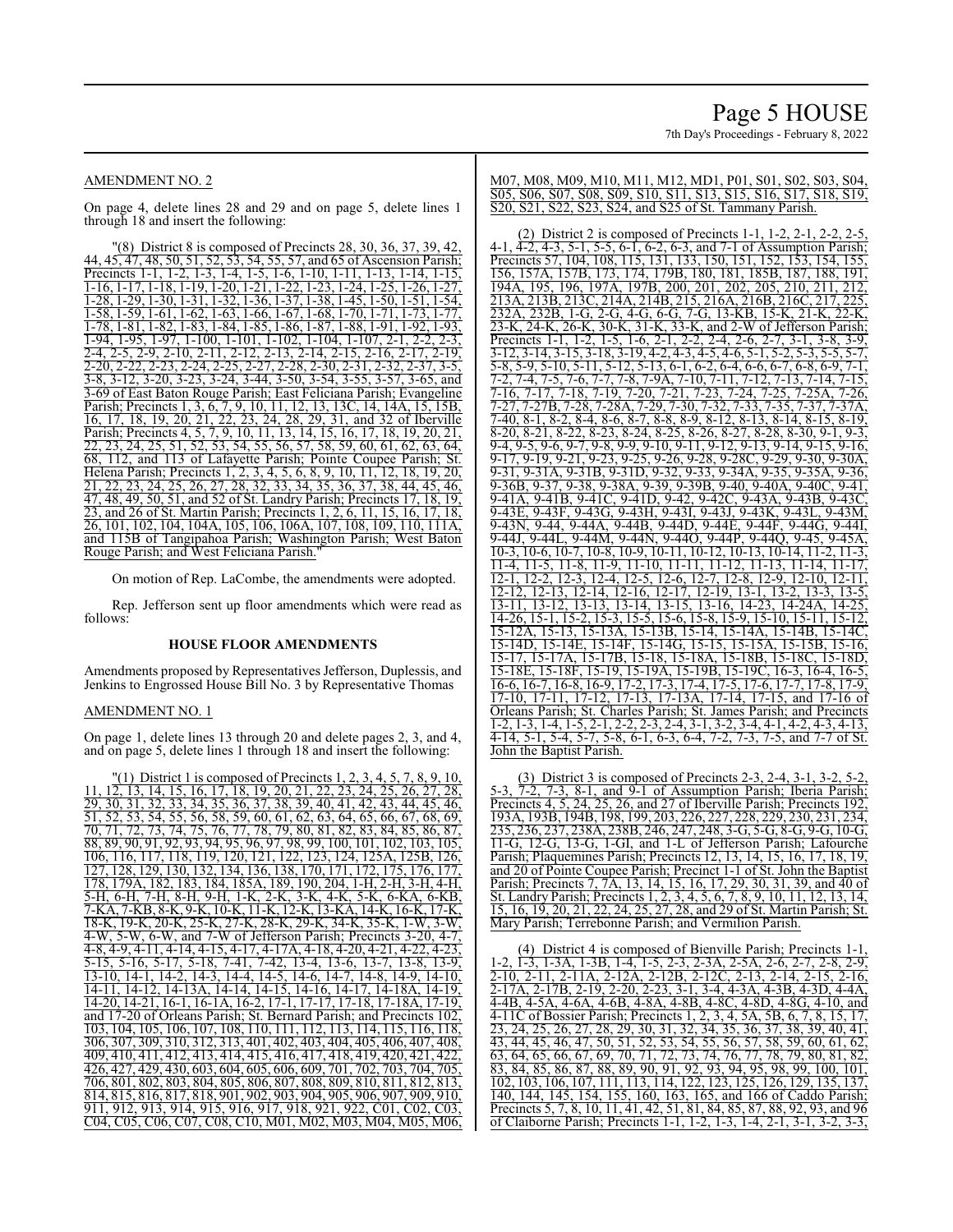# Page 6 HOUSE

7th Day's Proceedings - February 8, 2022

3-4, 4-1, 4-2, 4-3, 4-4, 5-1, 5-2, and 5-2B of Concordia Parish; East Carroll Parish; Precincts 1-1, 1-2, 1-3, 2-1, 2-2, 3-1, 3-3, 3-4, 5-1, 6-1, 8-1, 8-3, 8-4, 9-1, 9-2, 9-3, 9-4, 9-5, 10-1, 10-2, 10-3, 10-4, 10-5, 11-1, 11-2, 11-3, 11-4, 12-1, 12-2, 12-3, 12-4, 12-5, and 12-6 of Lincoln Parish; Madison Parish; Precincts 1, 3-1, 6, 7, 8, 12, 13, 14, 16, 20, 21, 24, 31, 32, 37, 39-1, 39-2, 53, and 54 of Morehouse Parish; Precincts 1-1, 1-1A, 1-2, 1-3, 1-3A, 1-4, 1-4A, 1-5, 1-5A, 1-6,  $\frac{1}{7}$ ,  $\frac{1}{8}$ ,  $\frac{1}{11}$ ,  $\frac{1}{11}$ ,  $\frac{1}{12}$ ,  $\frac{1}{11}$ ,  $\frac{1}{3}$ ,  $\frac{1}{11}$ ,  $\frac{1}{4}$ ,  $\frac{2}{7}$ ,  $\frac{7}{2}$ ,  $\frac{2}{8}$ ,  $\frac{2}{9}$ ,  $\frac{3}{3}$ ,  $\frac{4}{3}$ ,  $\frac{3}{1}$ ,  $\frac{4}{1}$ ,  $\frac{4}{11}$ ,  $\frac{1}{12}$ ,  $\frac{1$ of Natchitoches Parish; Precincts 2, 3, 4, 5, 6, 7, 8, 9, 9A, 10, 11, 12, 13, 14, 15, 16, 17, 18, 19, 20, 21, 22, 23, 24, 26, 27, 27A, 28, 29, 30, 31, 32, 33, 34, 35, 36, 37, 38, 39, 40, 41, 42, 43, 44, 44A, 45, 46, 47, 48, 49, 50, 51, 51A, 53, 59, 60, 61, 62, 63, 64, 65, 65A, 66, 67, 68, 69, 70, 71, 72, 73, 74, 75, 76, 77, 78, and 79 of Ouachita Parish; Red River Parish; Precincts 10, 11, 13, 18, 33, 34, and 35 of Richland<br>Parish; Tensas Parish; Precincts 17, 17A, 18, 22, 24, 25, 25A, 26, 27, Parish; Tensas Parish; Precincts 17, 17A, 18, 22 28, 31, 32, 33, 34, 35, 36, 38, 39, 40, 41, 42, and 43 of Webster Parish; and Precincts 1 and 2 of West Carroll Parish.

(5) District 5 is composed of Avoyelles Parish; Precincts 2-1, 2-2, 2-4, 2-18B, 2-18C, 2-18D, 2-18E, 2-18F, 2-18G, 2-21A, 2-21B, 2-21C, 2-21D, 2-22A, 2-22B, 2-22C, 3-2, 3-3, 4-1A, 4-2, 4-3C, 4-7A, 4-7B, 4-8E, 4-9, 4-11A, and 4-11B ofBossier Parish; Precincts 9, 10, 11, 12, 13, 14, 16, 20, 21, 22, 48, 49, 68, 75, 97, 104, 105, 108, 109, 110, 112, 115, 127, 128, 132, 133, 134, 136A, 136B, 138, 139, 142, 143, 146, 149, 151, 156, 157, 158, 161, and 162 of Caddo Parish; Caldwell Parish; Catahoula Parish; Precincts 1, 3, 21, 31, 34, 35, 36, 37, and 91 of Claiborne Parish; Precincts 5-3, 5-4, 5-5, and 5-6 of Concordia Parish; De Soto Parish; Franklin Parish; Grant Parish; Jackson Parish; La Salle Parish; Precincts 3-2, 3-5, 3-6, 4-1, 4-2, 4-3, 4-4, 4-5, 4-6, 5-2, 5-3, 5-4, 6-2, 6-3, 7-1, 7-2, and 8-2 of Lincoln Parish; Precincts 23, 26-1, 27, 29, 35, 40, 42, 45, 47, 48, and 50 of Morehouse Parish; Precincts 1-9, 1-9A, 1-10, 1-10A, 1-10B, 2-1, 2-2, 2-3, 2-4, 2-5, 2-6, 2-7A, 3-1, 3-2, 3-3, 3-5, 3-6, 3-8, 3-9, 3-10, 4-1, 4-3, 4-4, 4-5, 4-6, 4-7, and 4-8 of Natchitoches Parish; Precincts 1, 1A, 25, 52, 52A, 54, 55, 56, 56A, 57, and 58 of Ouachita Parish; Rapides Parish; Precincts 1, 2, 3, 4, 8, 12, 12A, 17, 23, 25, 26, 27, 28, 30, 31, and 32 of Richland Parish; Sabine Parish; Union Parish; Vernon Parish; Precincts 1, 2, 2B, 3, 4, 5, 6, 8, 9, 10, 11, 12, 13, 14, 15, 16, and 29 of Webster Parish; Precincts 3, 3A, 4, 5, 6, 7, 8, 9, 10, 11, 12, 14, 15, 16, and 18 of West Carroll Parish; and Winn Parish.

 $(6)$  District 6 is composed of Precincts 1, 2, 10, 11, 12, 13, 14, 15, 16, 17, 18, 20, 21, 22, 23, 24, 25, 26, 27, 28,  $\frac{33}{31}$ ,  $\frac{32}{32}$ ,  $\frac{33}{34}$ ,  $\frac{35}{35}$ ,  $\frac{40}{31}$ ,  $\frac{41}{33}$ ,  $\frac{58}{36}$ ,  $\frac{61}{62}$ ,  $\frac{62}{63}$ ,  $\frac{64}{64}$ ,  $\frac{66}{71}$ ,  $\frac{72}{72}$ ,  $\frac{73}{76}$ , 77, and 78 of Ascension Parish; Precincts 1-80, 1-107, 2-6, 2-7, 2-8, 2-33, 3-1, 3-2, 3-3, 3-4, 3-6, 3-8, 3-9, 3-10, 3-13, 3-14, 3-15, 3-16, 3-17, 3-19, 3-22, 3-23, 3-25, 3-26, 3-29, 3-30, 3-33, 3-34, 3-35, 3-36, 3-37, 3-38, 3-40, 3-43, 3-45, 3-46, 3-47, 3-48, 3-49, 3-53, 3-56, 3-58, 3-60, 3-61, 3-62, 3-64, 3-65, 3-66, 3-67, 3-68, 3-70, and 3-71 of East Baton Rouge Parish; Livingston Parish; Precincts 101, 201, 202, 203, 204, 205, 206, 207, 301, 302, 303, 304, 305, 308, 314, 501, 502, 503, 504, 505, 601, 602, A01, A02, A03, A04, C09, C11, and F01 of St. Tammany Parish; Precincts 27, 28, 33, 40, 40A, 41, 42, 42A, 43, 44, 45, 45A, 46, 47, 48, 49, 70, 70A, 71, 72, 72A, 73, 74, 102, 104, 104A, 106, 106A, 108, 110, 112, 114, 116, 117, 118, 119, 120, 120A, 120B, 121, 121A, 122, 122A, 122B, 123, 124, 124A, 125, 127, 127A, 129, 129A, 133, 133A, 137, 137A, 137B, 137C, 137D, 139, 141, 141A, 143, 143A, 145, 147, 149, 149A, and 151 of Tangipahoa Parish; and Washington Parish.

(7) District 7 is composed of Acadia Parish; Allen Parish; Beauregard Parish; Calcasieu Parish; Cameron Parish; Precincts 1020, 1031, 1040, 1041, 1050, 1060, 1091, 1130, 1140, 1150, 1161, 2010, 2010A, 2020, 2030, 2040, 3010, 3020, 3030, 3031, 3032, 3040, 3050, 3051, 3052, 3060, 3070, 3071, 4001, 4010, 4011, 4012, 4020, 4021, 4030, 4040, 5004, 5010, 5020, 5030, 5040, 5041, and 5050 of Evangeline Parish; Jefferson Davis Parish; Precincts 1, 2, 3, 6, 8, 9, 10, 12, 25, 26, 27, 28, 29, 30, 31, 32, 33, 34, 35, 36, 37, 38, 39, 40,<br>41, 42, 43, 44, 45, 46, 47, 48, 49, 65, 66, 67, 69, 70, 71, 72, 73, 74, 41, 42, 43, 44, 45, 46, 47, 48, 49, 65, 66, 67, 69, 70, 71, 72, 75, 76, 77, 78, 79, 80, 81, 82, 83, 84, 85, 86, 87, 88, 89, 90, 91, 92, 93, 94, 95, 96, 97, 98, 99, 100, 101, 102, 103, 104, 105, 106, 107, 108, 109, 110, 111, 113, 114, 115, 116, 117, 118, 119, 120, 121, 122,

123, 124, 125, 126, 127, and 128 of Lafayette Parish; and Precincts 41, 42, 43, 44, 45, 46, 47, 48, 49, 50, 51, and 52 of St. Landry Parish.

(8) District 8 is composed of Precincts 30, 36, 37, 39, 42, 44, 45, 47, 48, 50, 51, 52, 53, 54, 55, 57, and 65 of Ascension Parish; Precincts 1-1, 1-2, 1-3, 1-4, 1-5, 1-6, 1-7, 1-8, 1-9, 1-10, 1-11, 1-12, 1-13, 1-14, 1-15, 1-16, 1-17, 1-18, 1-19, 1-20, 1-21, 1-22, 1-23, 1-24, 1-25, 1-26, 1-27, 1-28, 1-29, 1-30, 1-31, 1-32, 1-33, 1-34, 1-35, 1-36, 1-37, 1-38, 1-39, 1-40, 1-41, 1-42, 1-43, 1-44, 1-45, 1-46, 1-47, 1-48, 1-49, 1-50, 1-51, 1-52, 1-53, 1-54, 1-55, 1-56, 1-57, 1-58, 1-59, 1-60, 1-61, 1-62, 1-63, 1-64, 1-65, 1-66, 1-67, 1-68, 1-69, 1-70, 1-71, 1-72, 1-73, 1-74, 1-75, 1-76, 1-77, 1-78, 1-79, 1-81, 1-82, 1-83, 1-84, 1-85, 1-86, 1-87, 1-88, 1-89, 1-90, 1-91, 1-92, 1-93, 1-94, 1-95, 1-97, 1-98, 1-99, 1-100, 1-101, 1-102, 1-103, 1-104, 1-105, 2-1, 2-2, 2-3, 2-4, 2-5, 2-9, 2-10, 2-11, 2-12, 2-13, 2-14, 2-15, 2-16, 2-17, 2-18, 2-19, 2-20, 2-21, 2-22, 2-23, 2-24, 2-25, 2-26, 2-27, 2-28, 2-29, 2-30, 2-31, 2-32, 2-34, 2-35, 2-36, 2-37, 3-5, 3-7, 3-11, 3-12, 3-18, 3-20, 3-21, 3-24, 3-27, 3-28, 3-31, 3-32, 3-39, 3-41, 3-44, 3-50, 3-51, 3-52, 3-54, 3-55, 3-57, 3-59, 3-63, 3-69, and 3-72 of East Baton Rouge Parish; East Feliciana Parish; Precincts 1010, 1030, 1080, 1081, 1090, 1100, 1101, 1110, 1120, 1160, 1162, 1170, and 1171 of Evangeline Parish; Precincts 1, 3, 6, 7, 9, 10, 11, 12, 13, 13C, 14, 14A, 15, 15B, 16, 17, 18, 19, 20, 21, 22, 23, 28, 29, 31, and 32 ofIberville Parish; Precincts 4, 5, 7, 11, 13, 14, 15, 16, 17, 18, 19, 20, 21, 22, 23, 24, 51, 52, 53, 54, 55, 56, 57, 58, 59, 60, 61, 62, 63, 64, 68, and 112 of Lafayette Parish; Precincts 1, 2, 3, 4, 5, 6, 7, 8, 9, 10, and 11 of Pointe Coupee Parish; St. Helena Parish; Precincts 1, 2, 3, 4, 5, 6, 8, 9, 10, 11, 12, 18, 19, 20, 21, 22, 23, 24, 25, 26, 27, 28, 32, 33, 34, 35, 36, 37, and 38 of St. Landry Parish; Precincts 17, 18, 23, and 26 of St. Martin Parish; Precincts 1, 2, 6, 11, 15, 16, 17, 18, 26, 101, 105, 107, 109, 111A, and 115B of Tangipahoa Parish; West Baton Rouge Parish; and West Feliciana Parish.

Rep. Jefferson moved the adoption of the amendments.

Rep. Thomas objected.

By a vote of 33 yeas and 69 nays, the amendments were rejected.

Rep. Thomas moved the final passage of the bill, as amended.

#### **ROLL CALL**

The roll was called with the following result:

#### YEAS

| Mr. Speaker | Gadberry          | Muscarello  |
|-------------|-------------------|-------------|
| Adams       | Garofalo          | Nelson      |
| Amedee      | Geymann           | Orgeron     |
| Bacala      | Goudeau           | Owen, C.    |
| Bagley      | Harris            | Owen, R.    |
| Beaullieu   | Hilferty          | Pressly     |
| Bishop      | Hodges            | Riser       |
| Bourriaque  | Horton            | Romero      |
| Butler      | Huval             | Schamerhorn |
| Carrier     | $\prod_{i=1}^{n}$ | Schlegel    |
| Coussan     | Ivey              | Seabaugh    |
| Crews       | Johnson, M.       | St. Blanc   |
| Davis       | Johnson, T.       | Stagni      |
| Deshotel    | Kerner            | Stefanski   |
| DeVillier   | LaCombe           | Tarver      |
| DuBuisson   | Mack              | Thomas      |
| Echols      | Magee             | Thompson    |
| Edmonds     | Marino            | Turner      |
| Edmonston   | McCormick         | Villio      |
| Emerson     | McFarland         | Wheat       |
| Farnum      | McKnight          | White       |
| Firment     | McMahen           | Wright      |
| Fontenot    | Miguez            | Zeringue    |
| Freiberg    | Miller, G.        |             |
| Frieman     | Mincey            |             |
| Total - 73  |                   |             |